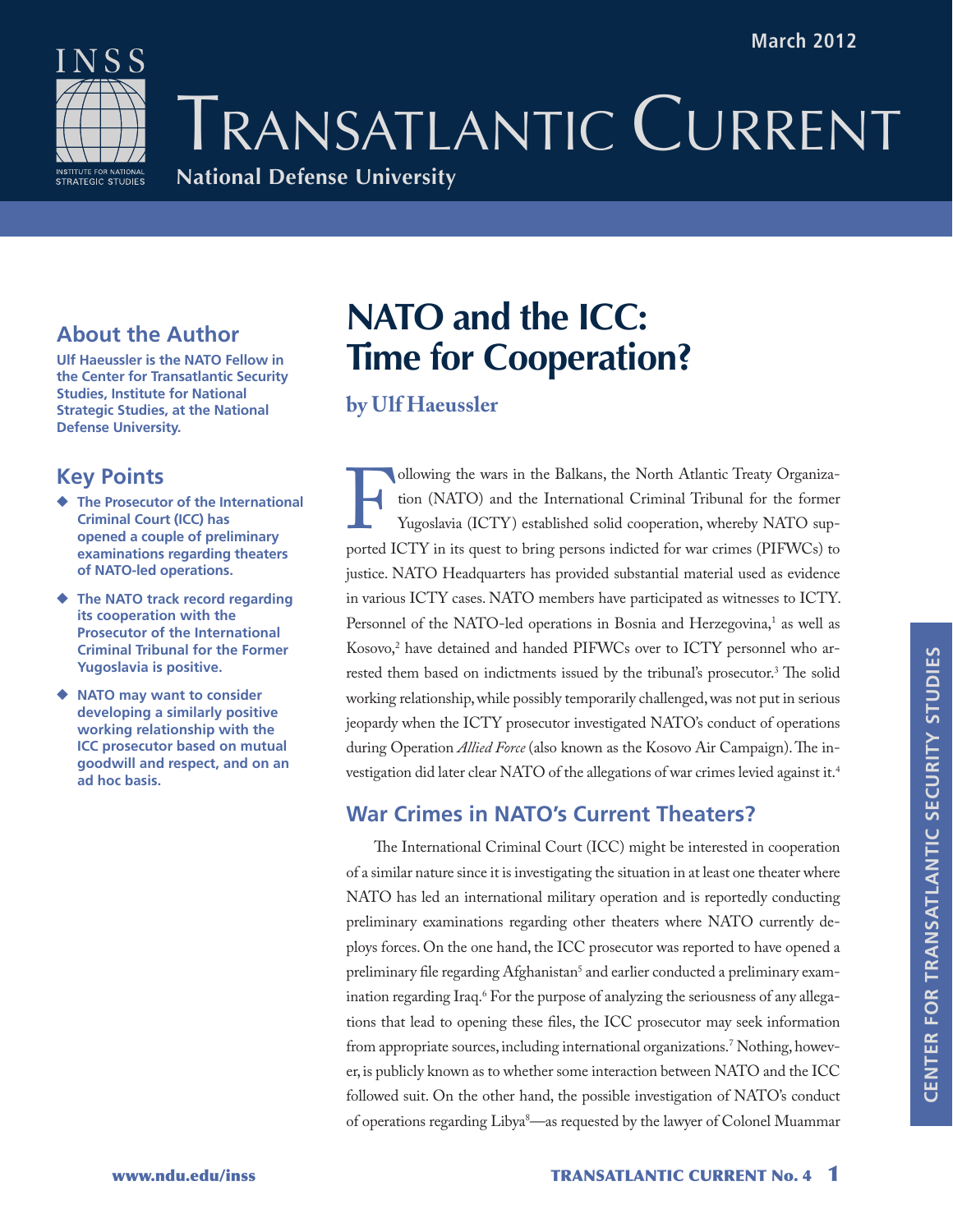Qadhafi's family<sup>9</sup>—might also warrant interaction. Again, however, no related press reporting exists. All mentioned theaters should be expected to involve crimes within the ICC's jurisdiction.

Notably, it is significantly more likely that those war crimes (Afghanistan and Iraq) and crimes against humanity (Libya), respectively, were perpetrated by individuals whose conduct is not controlled by NATO—mainly members of nongovernmental organized armed groups but allegedly also host nation security forces—than by personnel of the NATO-led operations.<sup>10</sup> Preliminary examinations and investigations conducted by the ICC prosecutor might hence confirm that NATO and its members abide by the law of armed conflict/international humanitarian law, confirmation that would add legitimacy to the conduct of hostilities by NATO-led forces. Thus, there may be good reasons for NATO and the ICC to work together.

In light of the foregoing, it seems worthwhile to inquire whether such cooperation could occur, employing the overall positive record of cooperation between NATO and ICTY as a blueprint for similar cooperation between NATO and the ICC in the future.

#### **The Challenges**

To date, nothing in press reports or other publicly accessible sources suggests the existence of any formal ties between NATO and the ICC. As a matter of fact, taking into account that not all members of NATO are also states parties to the ICC Statute<sup>11</sup> (the United States and Turkey are not), it would be surprising if any such formal ties existed. Since formal ties might imply some kind of recognition of the ICC, there may be strong policy incentives to keep such recognition rather "low key." In particular, it would seem that from the perspective of the non-parties it may be desirable to ensure that such recognition does not imply acquiescence regarding any of the "innovations" contained in the ICC Statute. As far as substantive international criminal law is concerned, the notion of "innovations" refers to rules that aim to penalize conduct that was not outlawed by the principles and rules of the law of armed conflict/international humanitarian law, which are binding upon all

members of NATO. These principles and rules stem from the 1949 Geneva Conventions (to which all members of NATO are states parties) and customary international humanitarian law. By contrast, the ICC statute contains criminal provisions whose scope is broader than the prohibitions contained in the 1949 Geneva Conventions and customary international humanitarian law; in some cases they might even be broader than the limits placed upon the conduct of hostilities by the 1977 Additional Protocols (to which neither the United States nor Turkey have subscribed) and other existing international agreements.

However, trying to avoid the impression of acquiescence regarding any of the mentioned "innovations" might not be palatable for the members of NATO who are also states parties to the ICC statute and may hence consider themselves legally bound to promote its broader approach to international criminal law.12

#### **What Cooperation, If Any?**

The absence of formal ties does not mean that there could not (and should not) be any interaction between NATO and the ICC. There are many cases where NATO has cooperated with other international organizations at the working level or even at the policy level, although using an ad hoc approach rather than establishing permanent formal ties. Such cooperation was even possible regarding politically contentious matters. For instance, although NATO and the Council of Europe (CoE) do not have formal interorganizational relations, they have nevertheless agreed on a mechanism whereby the CoE's Committee for the Prevention of Torture can be granted access to detention facilities run by the Kosovo Force (KFOR) in Kosovo.<sup>13</sup> Applying the lessons learned in this context to potential cooperation between NATO and the ICC could indeed be an option.

However, it may be noted that drafting the letter whereby NATO responded to the CoE request for access, by its Committee for the Prevention of Torture, to KFOR detention facilities took more than 2 years due to the consensus requirement for decisionmaking among the members of NATO. It would hence seem unlikely that agreement on a similar high profile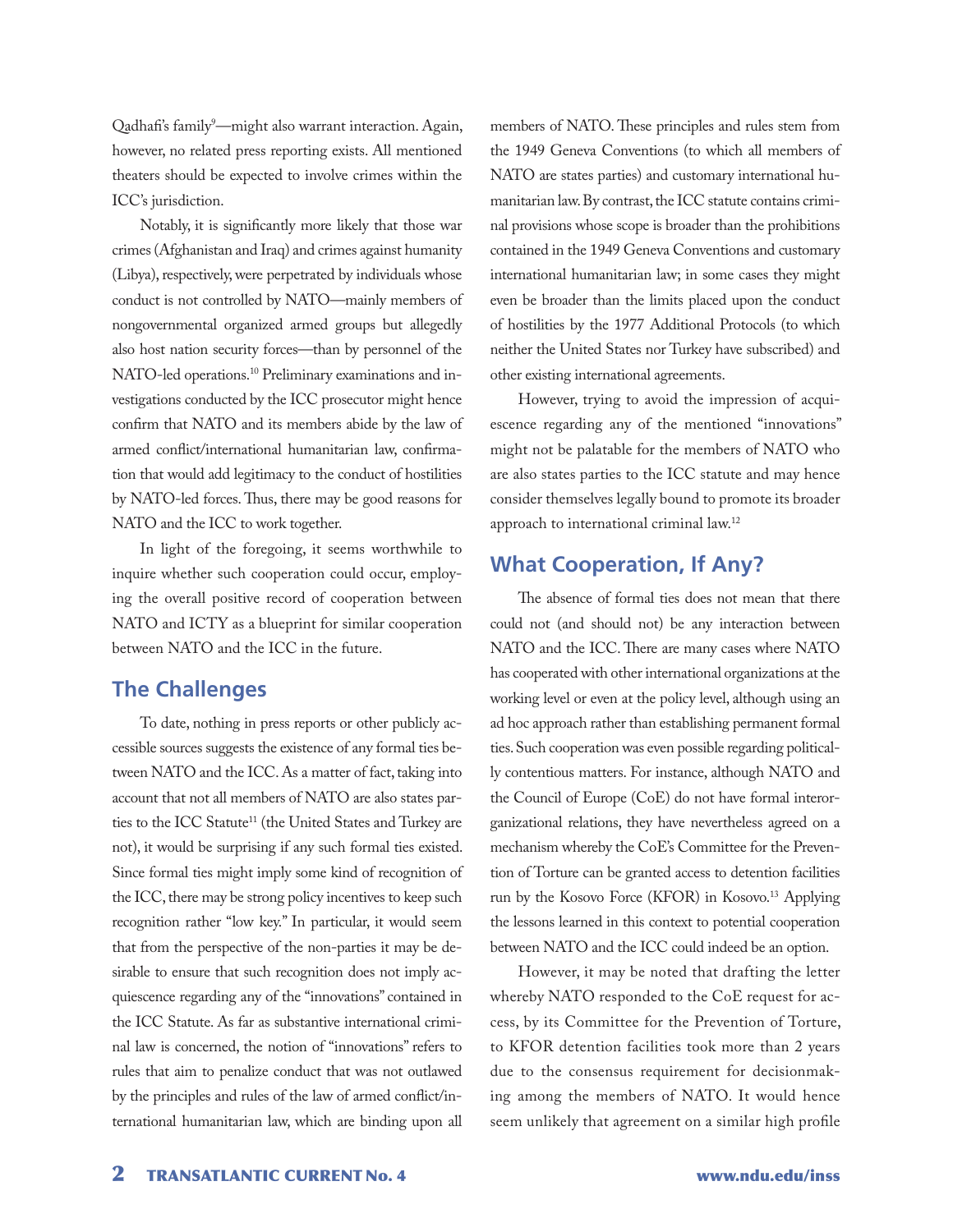commitment whereby NATO pledges support to the ICC can be reached in the immediate to near future.

That said, working-level cooperation on a case-by-case basis might be a more promising route to take. Apart from support regarding detentions and evidence, NATO could also provide protection to investigators and/or facilitate witness protection.14 If goodwill exists within both the ICC and NATO, their cooperation could leverage the positive experience regarding NATO's interaction with the ICTY, and vice-versa. For those members of NATO that are states parties to the ICC statute, such cooperation might be a useful method to discharge their obligation to support the ICC.15 It is accepted practice that such an obligation can be discharged through action in the appropriate international organizations of which a state is a member. In addition, cooperation by NATO with the ICC can relieve its members from political pressure they may otherwise be exposed to, such as the disclosure of classified documents.<sup>16</sup>

It may be assumed that those members of NATO that are not parties to the ICC statute could constructively abstain from interfering with this method just as, for example, those members of NATO not supportive of the Libya campaign did in regard to Operation *Unified Protector*. The U.S. vote in favor of United Nations Security Council Resolution 1970 (2011), which referred the situation in Libya to the ICC, may indicate that this assumption is not unrealistic.<sup>17</sup>

#### **Conclusion**

If reciprocal goodwill is allowed to grow, NATO may well take the ICC seriously despite the non-membership of the United States and Turkey in the latter, but with their full understanding. Arguably, NATO has demonstrated goodwill on its part through the conduct of operations by Operation *Unified Protector*. The targeting practice of this campaign suggests that NATO has given due respect to the ICC prosecutor's move to seek an indictment against Qadhafi for crimes against humanity. It would seem counterintuitive had NATO not been able to take lethal action against Qadhafi who, as commander of his forces, was a lawful target. However, from a policy viewpoint it would not have demonstrated much wisdom had NATO really

taken such lethal action. The noise made after Qadhafi was killed by the forces that captured him reinforces that point. Accordingly, despite the absence of substantial reporting, it may have been NATO policy to not put Qadhafi on its list of prioritized targets but, rather, to put him on the no-strike list.

While this "no-strike list theory" is merely a hypothesis based on the known facts, it nevertheless indicates that NATO may have laid solid ground for subsequent cooperation with the ICC. The manner in which the ICC prosecutor's prospective report regarding the situation in Afghanistan deals with the conduct of hostilities by NATO and its members will indicate whether the ICC is indeed interested in trustful and sustainable cooperation with NATO, based on reciprocal goodwill and respect.

Consequently, if the right mechanism for cooperation between NATO and the ICC is developed and supported by political will, it could actually happen. If such cooperation were to evolve, it would boost transitional justice significantly.18 It is worthwhile recalling that NATO-led operations in the Balkans made a significant contribution to bringing the perpetrators of war crimes and crimes against humanity to justice. NATO's support to transitional justice was part of a larger military effort to prevent ex- and would-be-belligerents from resuming armed conflict. This legacy demonstrates that prudent military action can complement the international community's effort to break the cycle of impunity as a means for making peace durable. Cooperation between NATO and the ICC could be the next step in that direction.

#### **Notes**

<sup>1</sup> The North Atlantic Treaty Organization (NATO)-led operations in Bosnia and Herzegovina were, in the order of their succession, the Implementation Force (1995–1996), Stabilization Force (SFOR) (1996–2004), and NATO Headquarters Sarajevo (since 2004).

2 NATO is the lead organization of the Kosovo Force since the summer of 1999.

3 For instance, the judgment in *Prosecutor v. Furundzija* (case no. IT-95-17/1-T), December 10, 1998, mentions that "The accused was detained by members of the multinational Stabilisation Force, hereafter 'SFOR,' acting pursuant to a warrant for arrest issued by the International Tribunal. The accused was immediately transferred to the International Tribunal and detained in its detention unit in The Hague, the Netherlands" (paragraph 3). While it is imprecise to speak of an arrest by SFOR—armed forces, not being law enforcement agencies, detain rather than arrest—this passage captures the essence